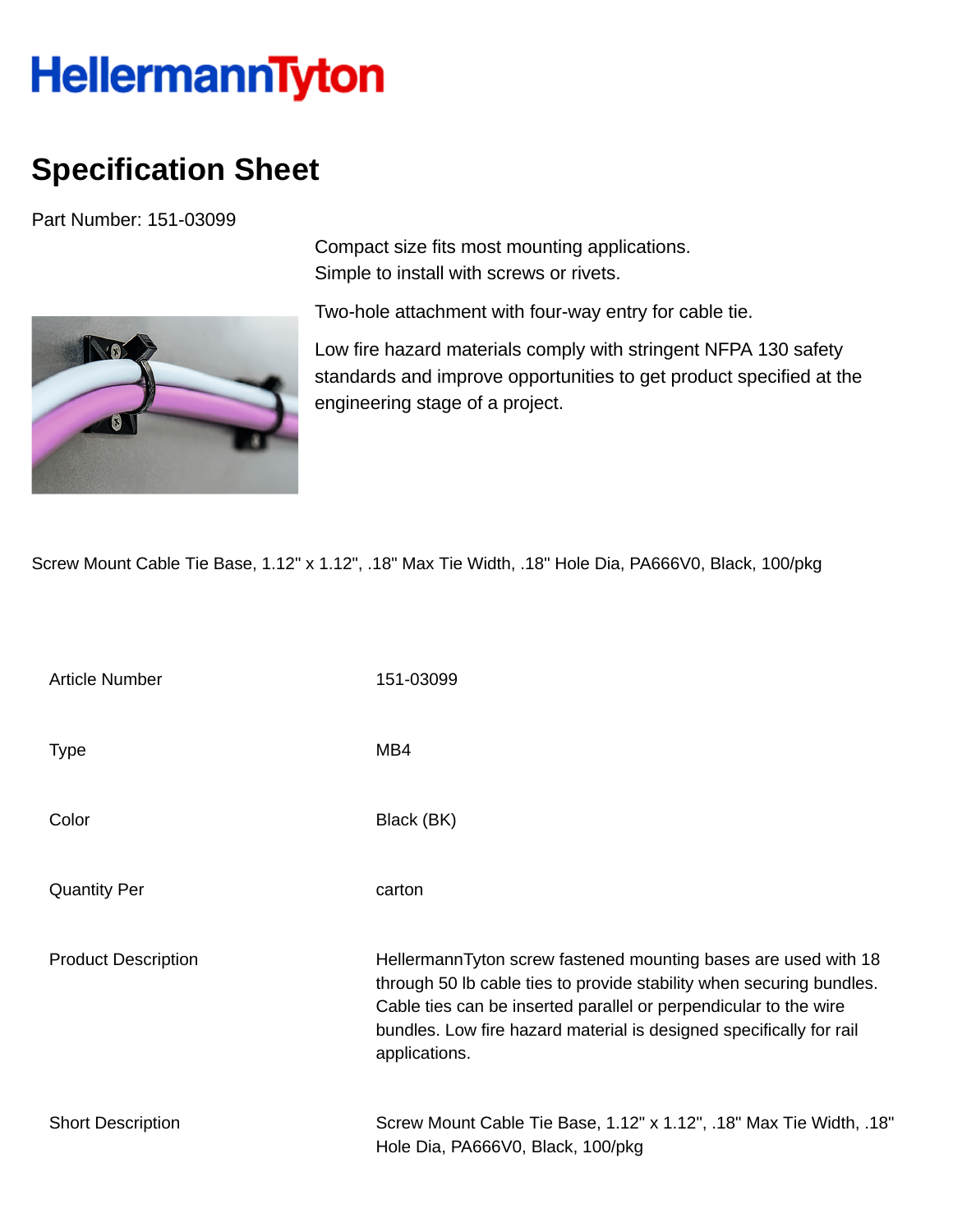| Length L (Imperial)                   | 1.12                            |
|---------------------------------------|---------------------------------|
| Length L (Metric)                     | 28.5                            |
| <b>Fixation Method</b>                | <b>Screw Mounting and Rivet</b> |
| Width W (Imperial)                    | 1.12                            |
| Width W (Metric)                      | 28.5                            |
| <b>Cable Ties</b>                     | T18 - T50                       |
| Height H (Imperial)                   | 0.19                            |
| Height H (Metric)                     | 4.8                             |
| Cable Tie Width Max (Imperial)        | 0.18                            |
| Cable Tie Width Max (Metric)          | 5.4                             |
| Mounting Hole Diameter D (Imperial)   | 0.18                            |
| Mounting Hole Diameter D (Metric)     | 4.6 mm                          |
| Mounting Hole Diameter D Max (Metric) | 4.0                             |
| Mounting Hole Centers (Imperial)      | 0.8                             |